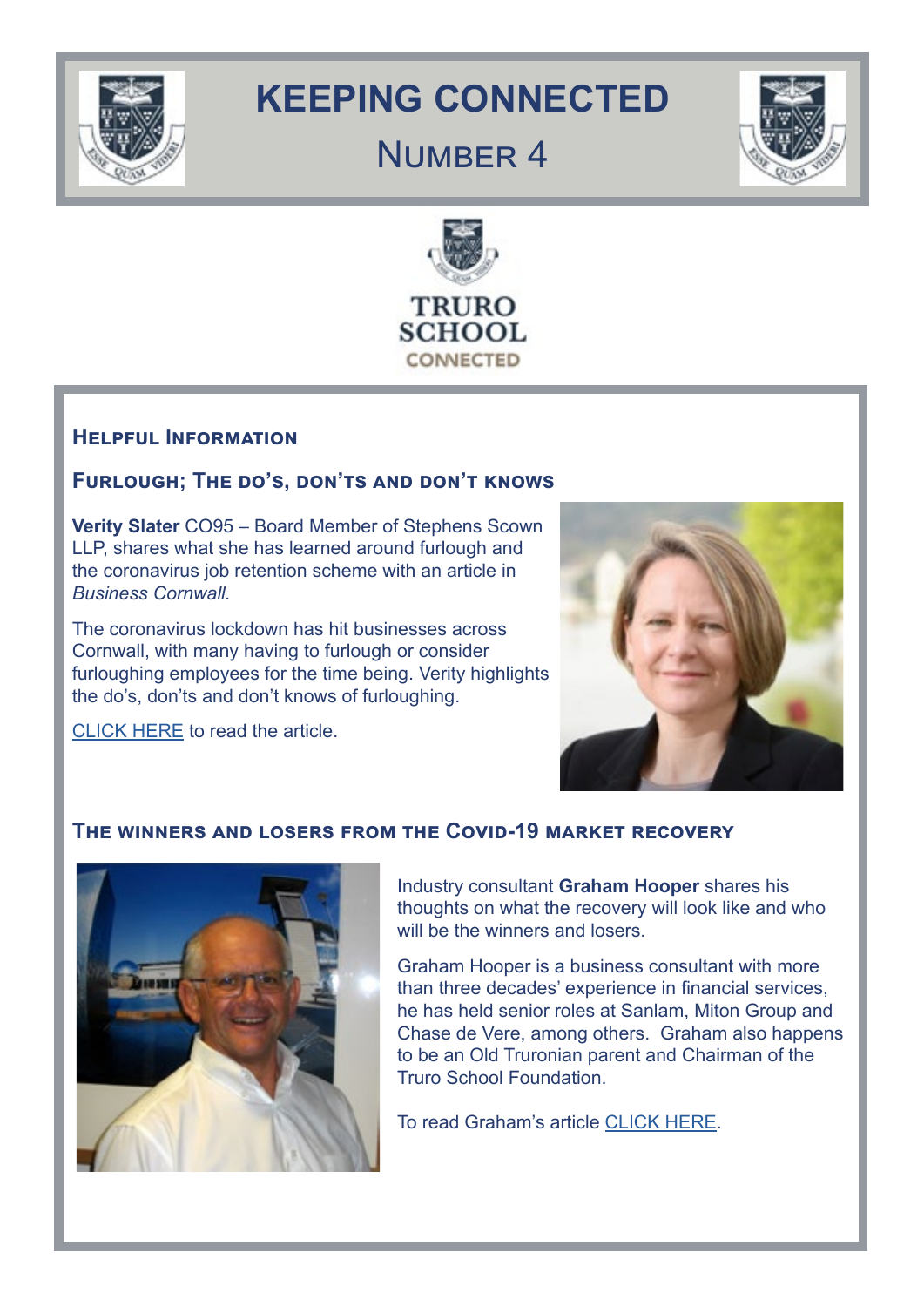## **More Heatwarming Pictures: DT Face Masks**

More heartwarming pictures have been sent in from around the community who've been wearing face visors that were created by the DT department.



*The sender said: "I attach some photos of the staff who have benefited from the masks and please know that these have made a huge difference to how protected they feel. Can you please pass on our heartfelt thanks to everyone involved in producing these. Do not underestimate how valuable they are and how grateful we are.* 

*"My husband works as an Occupational therapist for a local authority and him and his team are out working in the community with people who been discharged from hospitals."*

A massive thank you from all of us at Truro School goes to all the key workers who continue to work through these challenging circumstances to help keep us all safe.

#### **Healthcare professionasl discuss the impact that Covid-19 is having on their career and the NHS**

## **OLD TRURONIAN - CALLUM WALDIE CO13**

On Wednesday we had the first of a series of interviews with frontline healthcare professionals about the impact that Covid-19 is having on their daily work, their career and the NHS. Dr Callum Waldie, former Truro School pupil, now junior doctor at Aberdeen Royal Infirmary, shared with a group of pupils details of his training and career to date.

It was fascinating and inspiring to hear of the commitment he has to his vocation and of the role he is playing to help those suffering from Covid-19. Every Wednesday there is an opportunity for 3rd Years and above to join to hear from other health professionals.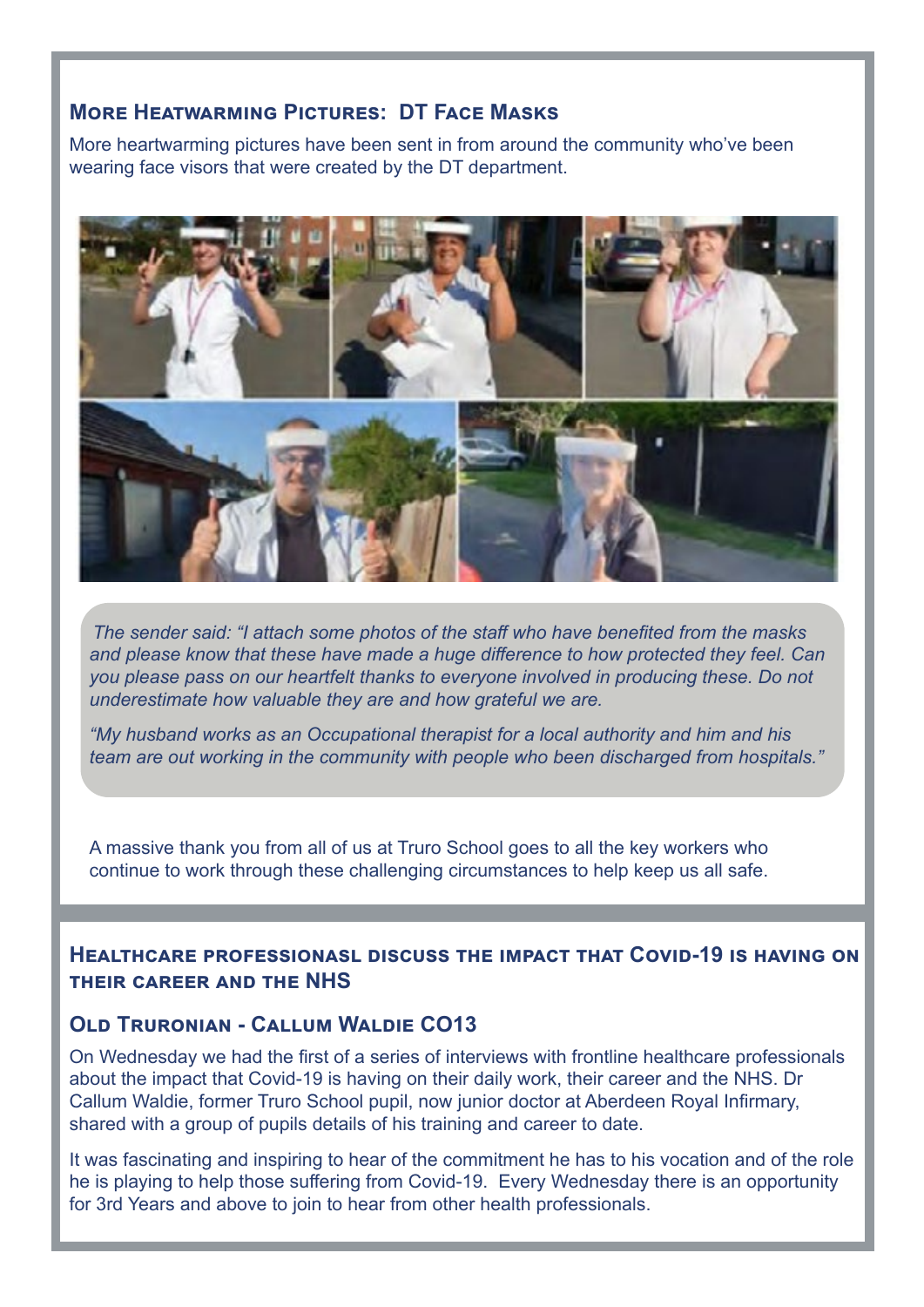## **Old Truronian - Michael Knuckey CO54**

Following last week's Keeping Connected and our request for photos showing us how you are keeping busy, this lovely response came from Mike, who lives in Canada.

## **Old Gardeners Never Wither ,They Just Keep On Growing**



*"A few weeks ago (it's hard to keep track of time these days) I rescued last year's dormant geranium rootings from the trunk of my car and planted them. I now have six or more sturdy plants ready to harden out on the balcony when the weather warms up a bit, hopefully, before the end of the month. The original plants were bought four years ago."*

*"The coriander and dill seeds sown ten days ago are now germinating.* 

*Five year old 'Trusty Rusty' Coleous plants (right) and cuttings are growing rampant and need pruning.* 

*Streptocarpus plants (belowright) with their whimsical purple-blue flowers have been flowering profusely all winter long. Very easy to root cuttings.*

*Can hardly wait for the warm weather to get my balcony organised for the summer.*

*Happy gardening everyone.*

*Mike"*

**Thank you Mike, it was really lovely to hear from you and we look forward to pictures of that balcony!**





**Mike would love to hear from any of his comtemporaries. Email: tsa@truroschool.com and we can put you intouch.**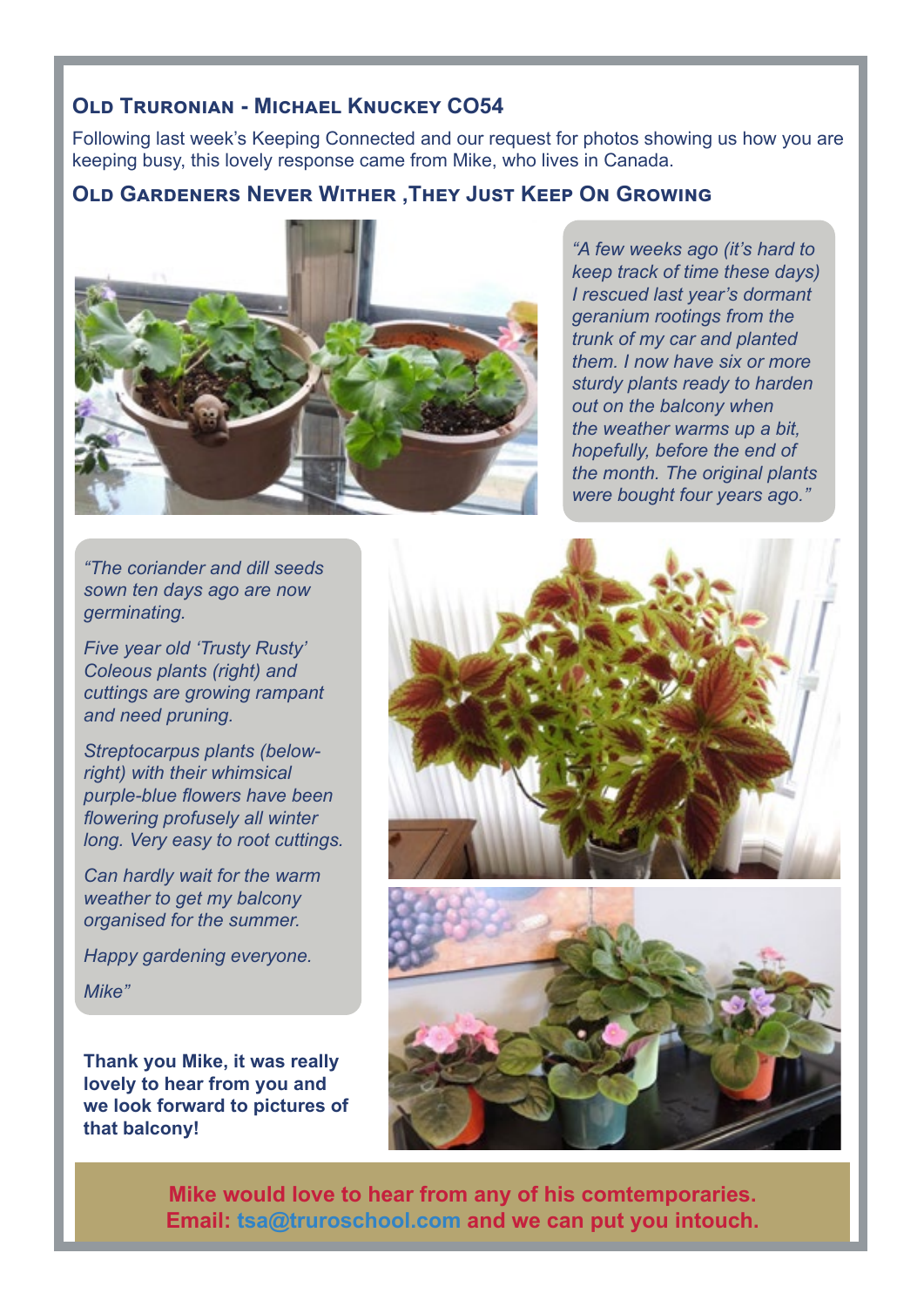## **View From The Office Window**

As we are all working from home, the Development, Marketing and Admissions teams have been meeting using Microsoft Teams. This means we all get a peak inside each others' homes but today, we decided to each share the view from our 'office' windows. It certainly made us all realise how lucky we are to be locked down in beautiful Cornwall!



Please send us the view from your office window, wherever you might be in the UK or indeed around the globe.

**Email: tsa@truroschool.com** 





And then there is this one on the left - from my husband: Old Truronian **Ian Berridge** CO84 Taken from his 'office' window: A John Deere 7530 View from the top of Portloe, looking towards Portholland and Falmouth.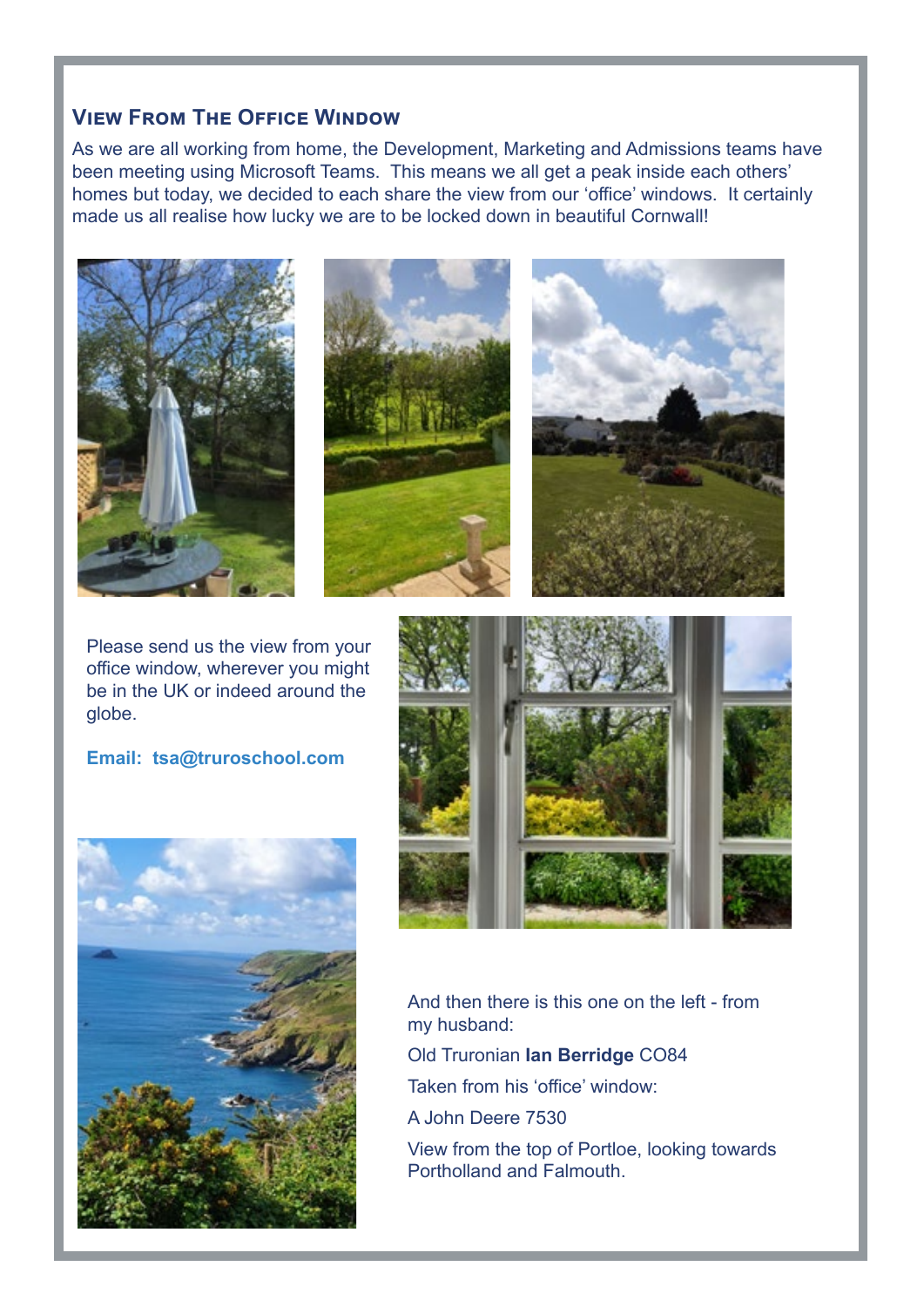## **Health And Wellbeing**

Here are some great ideas to help reduce mental stress during lockdown from **Bath Rugby Club's** Wellbeing and Community Teams:

## **Continuing the Nature Theme**

**1. Improved Mood and Reduced Depression:** Outdoor exercise

provides a mental health boost beyond that of indoor gyms. Moving outdoors has been shown to reduce anger and depression and the vitamin D boost can raise spirits. For a quick afternoon pick-me-up, head outside for a 15-minute walk around the garden, and return to work or lockdown feeling energized.

**2. Enhanced Self-esteem:** Research shows that as little as five minutes of outdoor exercise can improve self-esteem – so why not get that old skipping rope out and challenge yourself to five minutes a day?



jigsaw puzzle

- **3.Low Cost:** Who has to pay to go for a walk? Find a pretty route to walk straight from your house! A brisk walk (or even a stroll) around your neighbourhood is a sure fire way to boost your mood. Allow your thoughts to be diverted from negativity to positivity as you take in your surroundings, listen to the birds, or the sound of water, take in the smell of wild garlic and feel the wind in your hair (if you have it!) or the sun on your face.
- 4. Find some escapism through **[reading](https://mhfaengland.org/mhfa-centre/blog/reading-good-mental-health/)** set up a remote book club with your colleagues not only is it pleasurable but it can also reduce stress, allow you to escape and develop empathy for others – so get recommending your top three books and help others lose themselves in fiction…
- 5. Challenge your brain with a crossword or sudoku puzzle or go oldschool with our **[#30days30ways](https://www.bathrugby.com/community/30-days-30-ways/)** challenge and do Day 20 – play a board game.

6. Calm your thoughts and actions with the Day 6 challenge and do a





- 7. Get your rugby fix with Bath's **[Saturday afternoon Dyson Live Streams](https://www.bathrugby.com/community/live-stream/)** this week they are heading back to the Rec for Bath Rugby v Saracens from 2017 – it was a nail-biter!
- 8. Get your gaming fix sign up to join our Fortnite Squad for the **[Rugby Clubs Esports Cup](https://www.bathrugby.com/news/join-bath-rugbys-fortnite-squad/)** and play alongside First Team stars Taulupe Faletau, Elliott Stooke, Max Wright, Jonathan Joseph and Henry Thomas.
- 9. Socialise get a group of mates together virtually to take on our **[Swift Half Pub Quiz](https://www.bathrugby.com/community/pub-quiz/)** on Youtube.

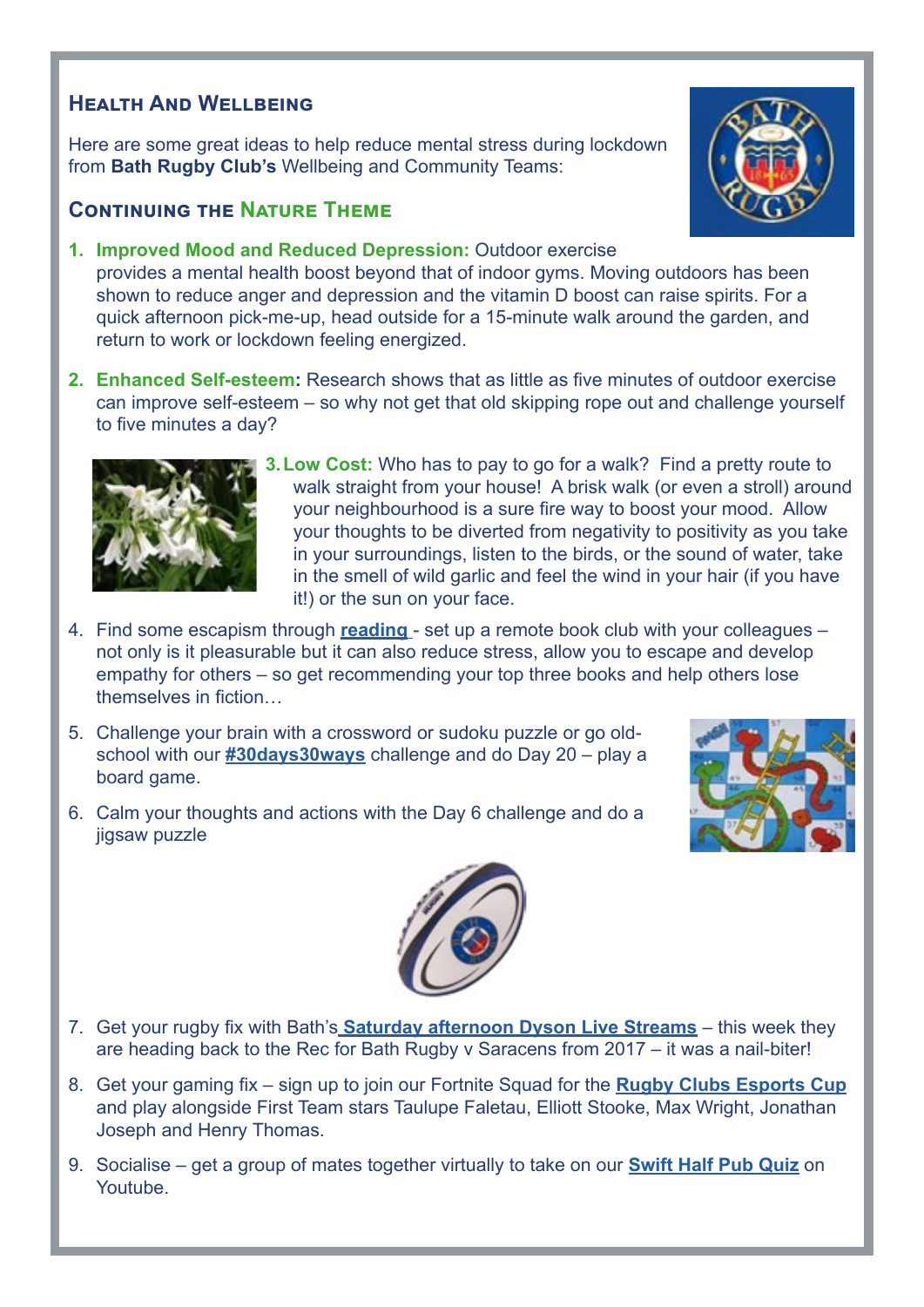## **Health and Wellbeing (+ Fascinating reading)**





European Centre for Environment & Human Health

The European Centre for Environment and Human Health is based in the Knowledge Spa at Treliske. The Centre conducts world-class research into the complex links between the environment and human health. Part of the University of Exeter Medical School and supported by funding from the European Union, they are analysing the risks and benefits the environment poses to health, and ensuring their findings have relevance to the UK's business community.

Take a look at some of their fascinating research including:

[Beyond Greenspace](https://www.ecehh.org/research/beyond-greenspace/) [Two hour 'nature dose' boosts health and wellbeing](https://www.ecehh.org/news/2hr-nature-dose/)

[Nature on Prescription](https://www.ecehh.org/research/nature-prescription/) **[Reconnecting with nature for sustainability](https://www.ecehh.org/news/neighbourhood-nature/)** 

#### **Headmasters Update - 24/04/2020**



*"Is being stuck at home as good as being at school? No. Has everything worked perfectly? No. Does this remote learning approach work equally well for all pupils? No. Have together we made remarkable progress. Very definitely, yes. It's fair to say that our teachers, who are a talented and generous bunch at the best of times, have really risen to this challenge, as have you."*

[CLICK HERE](https://www.truroschool.com/latest-news/andrew-gordon-brown-24-04-20/) to watch

## **You Can Count On Me**

Just for fun the staff have put together a little number which we hope you will enjoy. It rather captures the moment



#### [CLICK HERE](https://www.facebook.com/TruroSchool/videos/522243388448062/) watch



## **Time To Reflect - Reverend Aubin de Gruchy**

Watch the Truro School Chapel Service:

27 Arpil 2020.

[CLICK HERE](https://www.youtube.com/watch?v=n9Ys-m7LRHY) to view.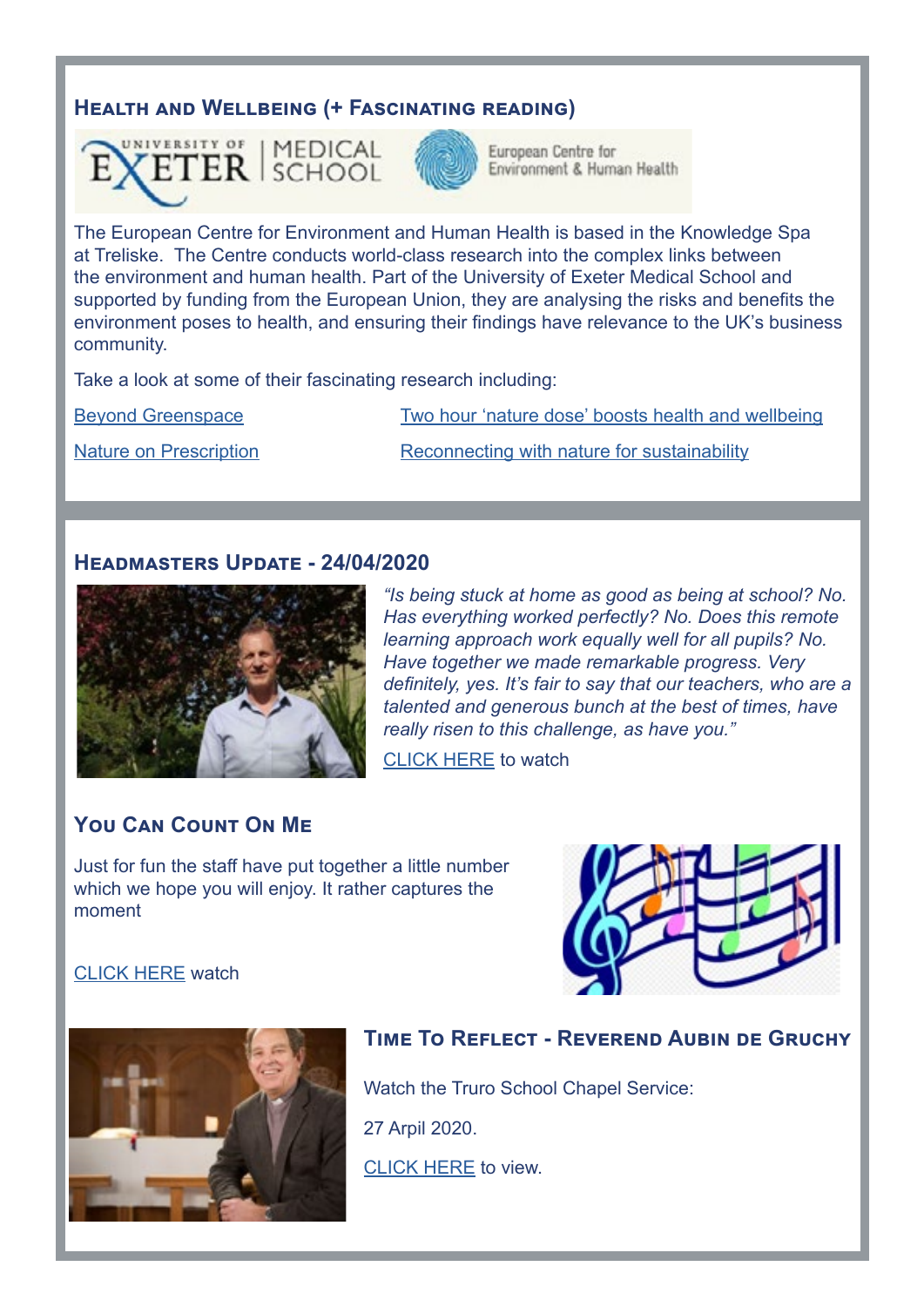## **ONLINE CULTURAL VIEWING**

## **Chichester Festival Theatre**

## **[Flowers for Mrs Harris](https://www.cft.org.uk/flowers-for-mrs-harris-broadcast)**

#### <https://www.cft.org.uk/flowers-for-mrs-harris-broadcast>

Free until Friday 8 May

If you're searching for feel-good escapism, then the critically acclaimed theatre version of Paul Gallico's much-loved novella is just the ticket. The plot tells the story of a post-war cleaning lady who sees a Christian Dior dress in one of her client's wardrobes, and scrimps and saves until she has enough money to go to Paris and buy one herself. This restorative musical, available to stream now until 8 May, will have you laughing and wiping away happy tears.

## **Hampstead Theatre - The Arrest of Ai Weiwei**

[https://www.hampsteadtheatre.com/whats-on/hampstead-theatre-at-home/aiww-the-arrest-of](https://www.hampsteadtheatre.com/whats-on/hampstead-theatre-at-home/aiww-the-arrest-of-ai-weiwei/)[ai-weiwei/](https://www.hampsteadtheatre.com/whats-on/hampstead-theatre-at-home/aiww-the-arrest-of-ai-weiwei/)

#### [Monday 27 April - sunday 3 May](http://Monday 27 April - sunday 3 May)

On 3 April 2011, as he was boarding a flight to Taipei, the Chinese Artist Ai Weiwei was arrested at Beijing Airport. Advised merely that his travel "could damage state security", he was escorted to a van by officials after which he disappeared for 81 days. On his release, the government claimed that his imprisonment related to tax evasion.

Howard Brenton's play is based on conversations with Ai in which he told the story of that imprisonment – by turns surreal, hilarious, and terrifying. A portrait of the Artist in extreme conditions, it is also an affirmation of the centrality of Art and of freedom of speech in civilised society.

Directed by James Macdonald (who also directed Hampstead Theatre At Home production Wild) and starring Benedict Wong as Ai Weiwei (Doctor Strange, The Personal History of David Copperfield, Black Mirror, The Martian).

## **Royal Academy - Hockney**

https://www.royalacademy.org.uk/article/exhibition-on-screen-documentary-david-hockney

The RA has released a documentary on the artist David Hockney designed originally only for cinemas. The "Exhibition on Screen" revisits the Bigger Picture exhibition in 2012 and "82 Portraits and One Still-Life" from 2016.

## **National Theatre**

https://www.youtube.com/user/ntdiscovertheatre



Enjoy world-class theatre online

Thursday 30 April (available for a week) - **Frankenstein** starring Benedict Cumberbatch and Johnny Lee Miller

- Monday 1 June  **- The Merry Wives of Windsor (2019)**
- Monday 15 June  **A Midsummer Night's Dream**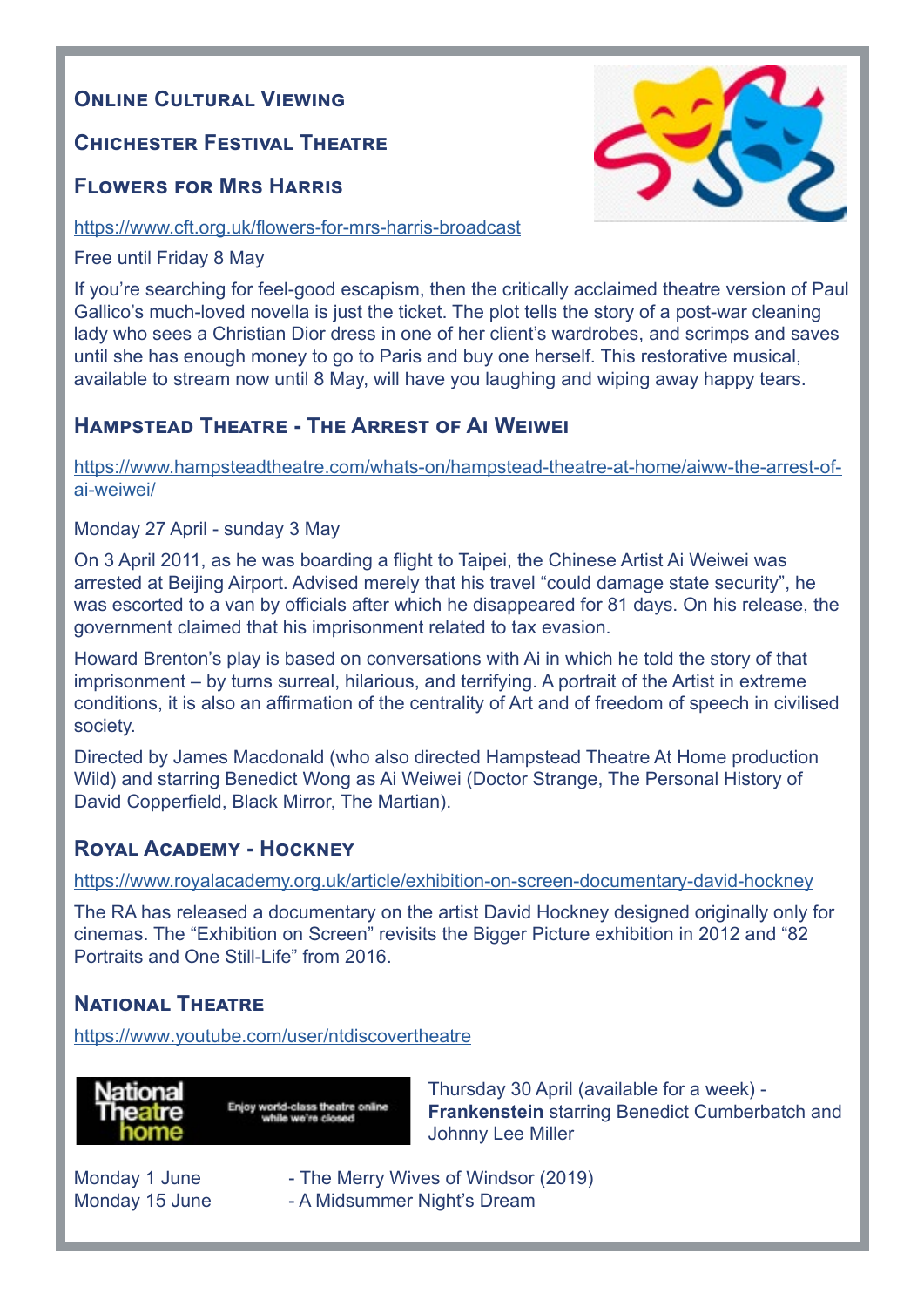## **Online Cultural Viewing**

## **The Globe**

https://www.youtube.com/user/ShakespearesGlobe

Sticking with Shakespeare, the Globe is screening Romeo and Juliet until 3 May. That will be followed by: Monday 4 May - Two Noble Kinsmen (2018)

- Monday 18 May  **The Winters Tale (2018)**
- -

## **BBC Arts Culture Quarantine**

[https://www.bbc.co.uk/programmes](https://www.bbc.co.uk/programmes/articles/45gMYKsDtlRx1WdTCZh3q2b/culture-in-quarantine-tv-radio-and-digital-schedule)

Culture in Quarantine is a BBC initiative to keep public access to art and culture as great as ever.



## **BBC Four**

<https://www.bbc.co.uk/programmes/p0892kf6>

Thanks to **Lauren Radburn** CO98 who was kind enough to share this link. Lauren saw this in Bristol last year and said it brought back very fond memories of A-Level English with Viv Neale circa 1998.

A performance of Emma Rice's (formerly of Kneehigh Theatre and The Globe) ebullient theatrical production of Angela Carter's deliciously dark final novel, Wise Children, filmed live at the York Theatre Royal in 2019.

A decadent and often surreal story of twins from a dysfunctional family who pursue a career performing as showgirls.

Loved by audiences and critics since its premiere at The Old Vic, London, in 2019, Wise Children is an unapologetic celebration of the highs and lows that come from choosing to experience life to the full, come what may.

## **BBC Four**

## **Museums In Quarantine**

<https://www.bbc.co.uk/programmes/m000hqml>

[In the midst of the coronavirus pandemic, Alastair Sooke gains privileged access to the Tate](http://In the midst of the coronavirus pandemic, Alastair Sooke gains privileged access to the Tate Modern )  [Modern for a last look at the Warhol exhibition.](http://In the midst of the coronavirus pandemic, Alastair Sooke gains privileged access to the Tate Modern )



**[Please share any cultural items that may be of interest to our community:](http://Please share with us any items that may be of interest to our community.)** 

**tsa@truroschool.com Or send any fun photos of how you and your family are spending your time in lockdown.**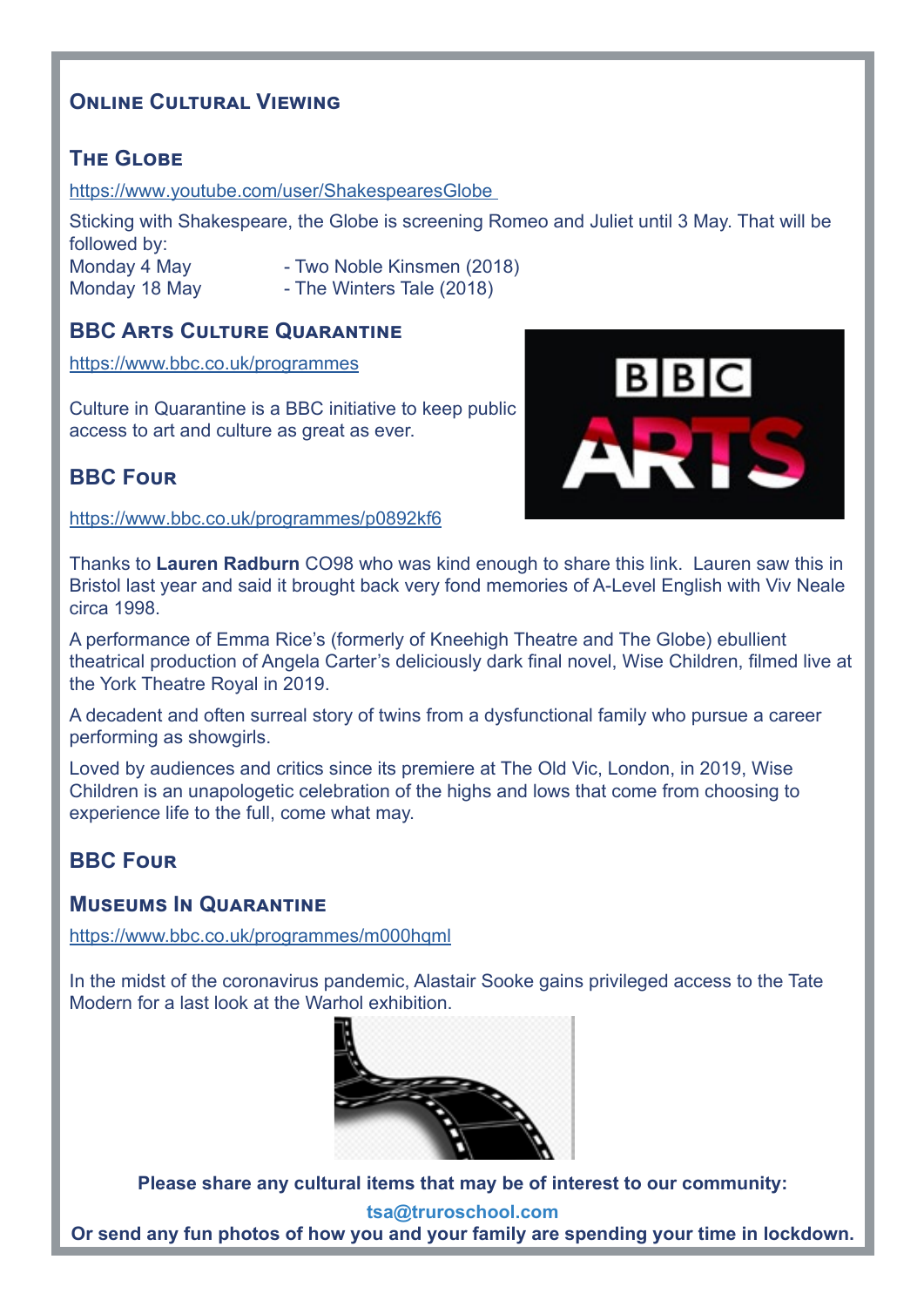#### **Feel good food series - truro cookery school**

**Maria Taylor** CO86 and her team are creating a series of videos to share with the community. So [CLICK HERE](https://www.facebook.com/pg/truroschoolcookery/videos/?ref=page_internal) to start watching the series and treat yourself or keep the children or grandchildren occupied with some cooking lessons.

## **This Week's Recipe**

## **Chocolate Brownies**



#### **Ingredients**

100g butter plus a little extra for greasing

100 g dark chocolate

200 g light brown sugar

1 teaspoon (5 mls) vanilla essence

2 eggs

- 100 g plain flour
- 25 g chocolate chips

## **Method**

- 1. Preheat the oven to 180 C / Gas mark 5
- 2. Lightly grease a 20 cm round or square tin with a little extra butter or oil and place onto a baking tray
- 3. Break the chocolate into pieces and place into a saucepan with the butter
- 4. Melt the chocolate and butter gently over a low heat, stirring occasionally, until the chocolate is completely melted
- 5. Place the sugar and vanilla essence into a large mixing bowl and beat in the melted butter and chocolate mixture
- 6. Break the eggs into a small bowl or jug and beat with a fork to combine
- 7. Gradually add the eggs to the chocolate mixture and mix in thoroughly
- 8. Sieve the flour over the mixing bowl and carefully stir in the flour until all the ingredients are thoroughly combined
- 9. Stir in the chocolate chips and carefully pour the mixture into the prepared tin
- 10.Bake for 20 minutes until the mixture has set and a crust has formed
- 11. Cool in the tin then cut into pieces

# **Enjoy!**

Don't forget to send us photos of your finished Brownies! **tsa@truroschool.com** 

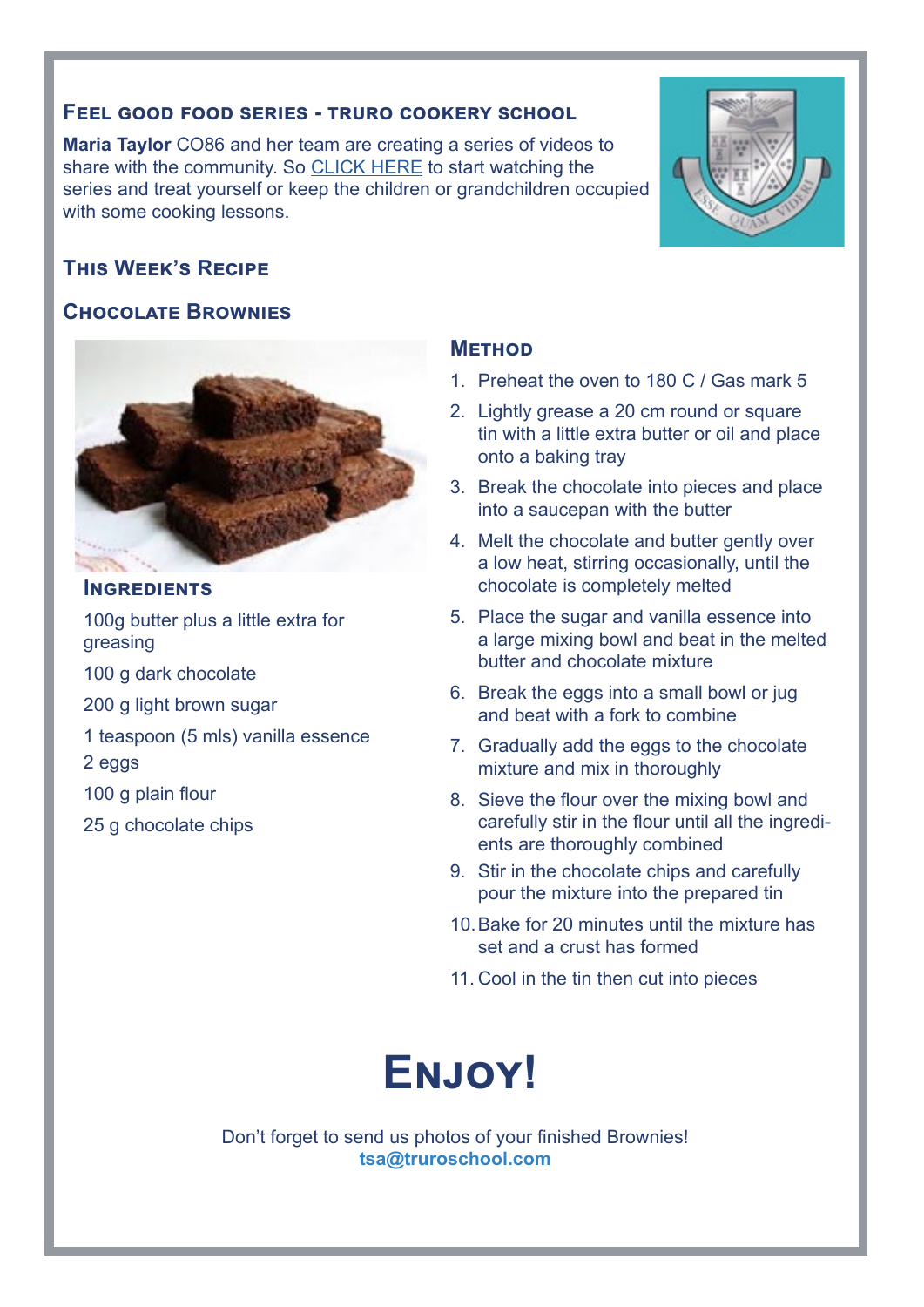## **5th Year and Upper Sixth Enrichment Programme**

**Sean Pope**, Deputy Head (Academic) explains how Truro School staff are going the extra mile to help our students in these unusual times. Fifth years and upper sixth pupils have had their public examinations cancelled, so the School is providing ongoing education via its new enrichment programme.



The cancellation of summer public examinations has led to disappointment and uncertainty for staff, students and parents alike. However, as we approach the time that students would normally stop attending school to go on supported study leave, we have an excellent opportunity to prepare our students for their next steps in ways that have not been possible before. Our teaching staff have, with enthusiasm, been putting together an academic programme that will inspire, stretch and prepare students as they advance to the next stages of their education or careers. The teachers are excited to be able to demonstrate some of their expertise that we cannot normally cover under the constraints of the public exam syllabi. They are skills focussed and will give each student a head start whether that be studying A Levels, university degrees or entering the world of work.

**View the guide and read what's on offer for the students [HERE](https://www.truroschool.com/latest-news/academic-enrichment-programmes/)**

*"As you read the guide, you will see - if you didn't know already – the incredible talent and variety of interests that exists within our teaching body. It's a great thing that they are offering such a breadth of fascinating courses for our students. This has been a very difficult time for the students, what with the cancellation of their exams, but out of this has come an opportunity that they would not otherwise have had. I hope they grasp this with both hands and make the most of it. You can be sure that our teachers will be working hard to make this a great success."*

#### ANDREW GORDON-BROWN HEADMASTER



SEAN POPE